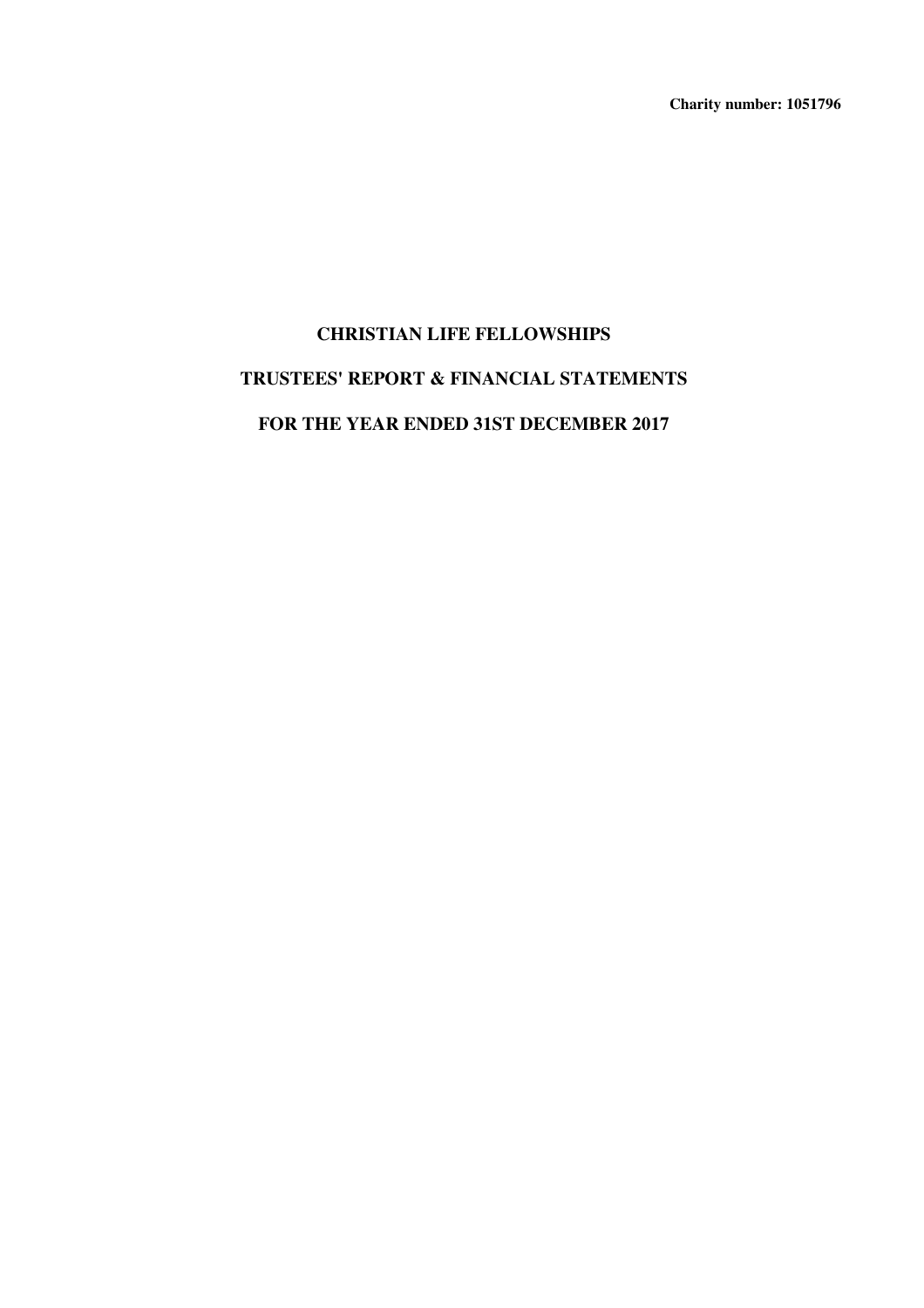# **Contents**

|                                          | Page      |
|------------------------------------------|-----------|
| Legal and Administrative Information     | 1         |
| <b>Trustees Report</b>                   | $2 - 6$   |
| Independent Examiner's Report            | 7         |
| <b>Statement of Financial Activities</b> | 8         |
| <b>Balance Sheet</b>                     | 9         |
| Notes to the Financial Statements        | $10 - 15$ |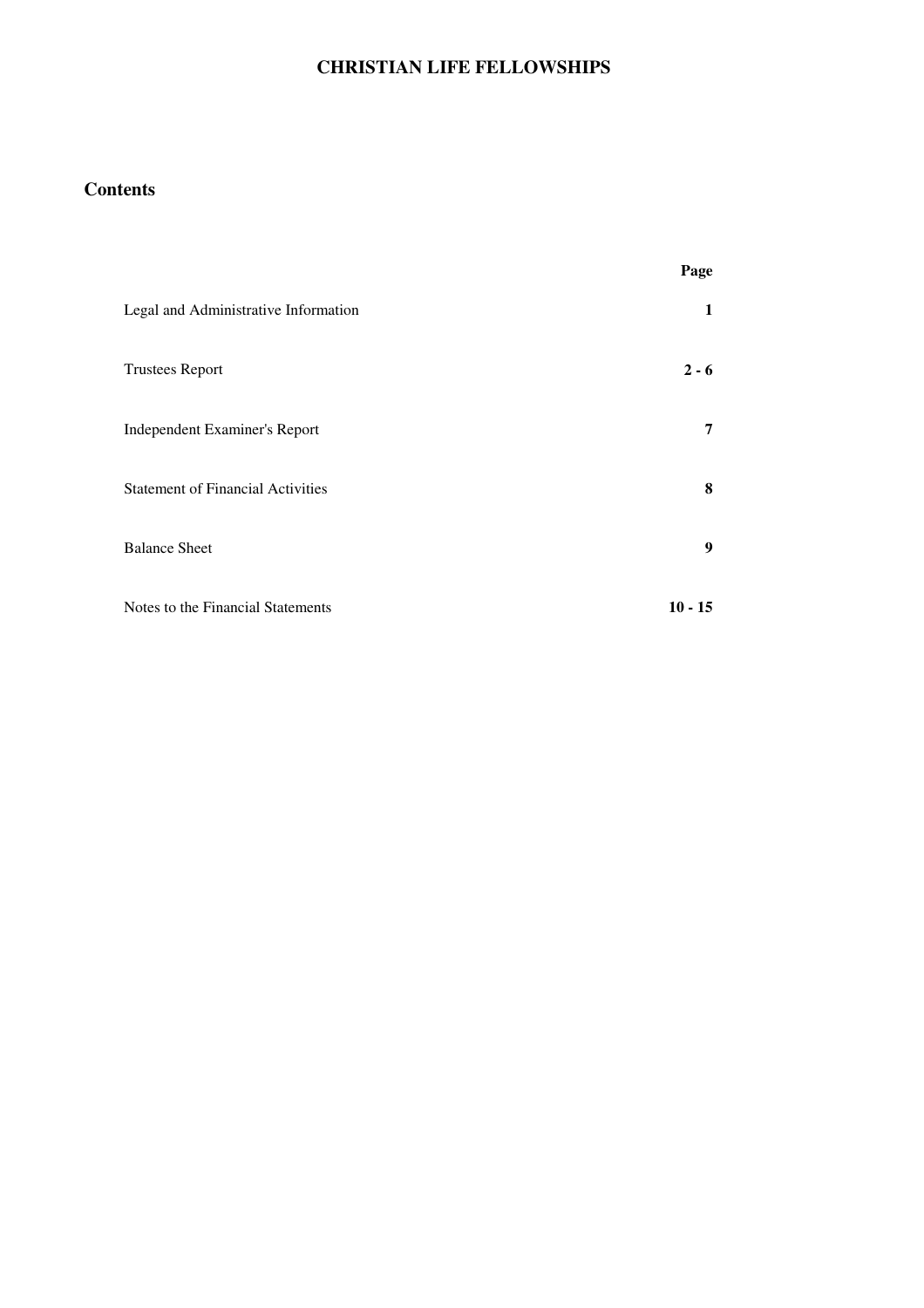# **LEGAL & ADMINISTRATIVE INFORMATION**

| <b>Charity number</b><br><b>Church name</b> | 1051796<br>Poynton Christian Fellowship, Poynton, Cheshire                                                                                                                                                          |                                                                                                             |  |  |  |
|---------------------------------------------|---------------------------------------------------------------------------------------------------------------------------------------------------------------------------------------------------------------------|-------------------------------------------------------------------------------------------------------------|--|--|--|
| <b>Business Address</b>                     | 307 Park Lane Poynton STOCKPORT Cheshire SK12 1RJ                                                                                                                                                                   |                                                                                                             |  |  |  |
| <b>Registered Office</b>                    | The Hockley Centre, 307-309 Park Lane, Poynton, Cheshire, SK12 1RJ                                                                                                                                                  |                                                                                                             |  |  |  |
| <b>Trustees</b>                             | Andrew Allan (Chairman)<br>Cia Allan<br>Simon Frank (Secretary)<br>Richard Sheldon<br>Nicci Birley<br>Wayne Wilson (from May 2017)                                                                                  |                                                                                                             |  |  |  |
| <b>Property Holding Trustees</b>            | Assemblies of God Property Trust                                                                                                                                                                                    |                                                                                                             |  |  |  |
| <b>Independent Examiner</b>                 | Ian Afflick FCA<br>336A Wellington Road North<br><b>STOCKPORT</b>                                                                                                                                                   | <b>Chartered Accountant</b><br>Heaton Chapel<br>Cheshire SK4 5DA                                            |  |  |  |
| <b>Bankers</b>                              | <b>Barclays Bank</b>                                                                                                                                                                                                | Hazel Grove                                                                                                 |  |  |  |
| <b>Solicitors</b>                           | Stockport<br>Kingdom Bank<br>Ruddington Fields Business Park<br>Ruddington<br><b>Stratford Solicitors</b><br>Poynton Chambers<br>Poynton Cheshire<br>And Geldards LLP (formerly Robinsons)<br>3 Mundy<br>Derbyshire | Cheshire<br>Mere Way<br>NOTTINGHAM NG11 6JS<br>130 London Road South<br><b>SK12 1LQ</b><br>Heanor<br>DE77EB |  |  |  |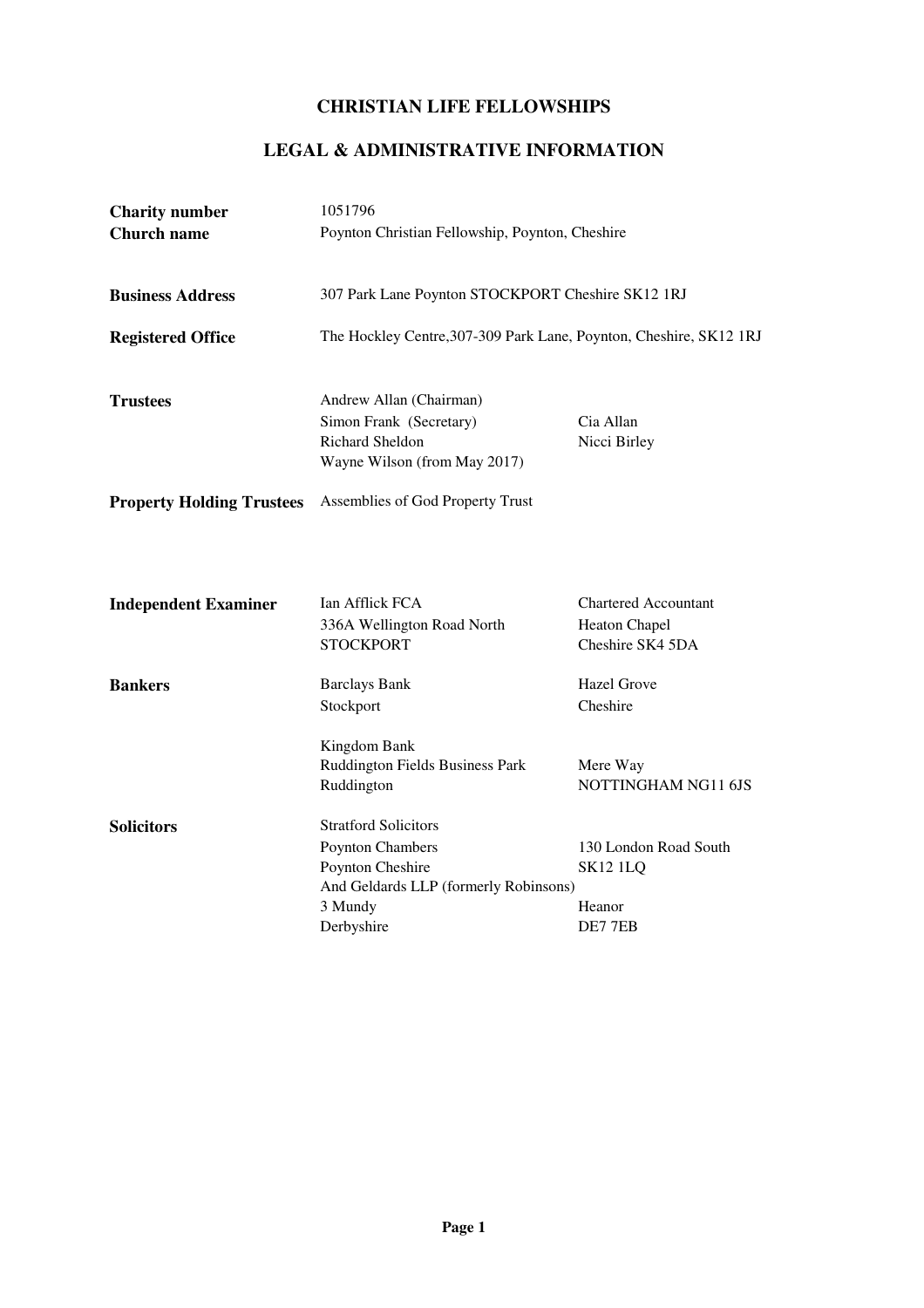# **REPORT OF THE TRUSTEES FOR THE YEAR ENDED 31ST DECEMBER 2017**

The Trustees present their report and the financial statements for the Year ended 31 December 2017. The Trustees who served during the Year and up to the date of this report are set out on page 1.

#### **Structure, Governance and Management**

The Trust is an unincorporated Charitable Trust, set up by a deed dated 20th October 1993. A new constitution was adopted on 12th April 2007

There is also a sub-committee of trustees, appointed by the trustees and under the Chairmanship of Nicci Birley, which meets annually to review remuneration and staff issues. Simon Frank and Andrew Allan currently complete this committee.

An Annual General Meeting of the members of the church is held to receive reports of the Officers and published accounts.

#### **Recruitment and appointment of Trustees**

The existing trustees are responsible for the recruitment of new Trustees. In so doing, consideration is given to respected members who regularly attend, have the competencies for the role, the ability to contribute to the "team" ethos and meet other established criteria.

New Trustees serve a probationary year, which allows due consideration of a person's suitability, competence, and specialist knowledge and skills. Existing Trustees will come up for re-election every two years.

#### **Leadership**

Andrew & Cia Allan were the Senior Leaders of the church ("PCF"), supported by the Ministry Team (Wayne & Clare Wilson, Ben Darkin and Richard Sykes), and by our Charity Trustees. With effect from January 2018, Richard Sykes stood down and moved to Kuala Lumpur, and Wayne and Clare Wilson assumed the role of Senior Leaders.

#### **Connected Organisations**

Although we are an autonomous church, we belong to the Assemblies Of God denomination and look to such for support, doctrinal oversight, ministerial accreditation and national identity.

We are also members of Churches Together in Poynton, Poynton Action Trust and The Evangelical Alliance.

#### **Risk Management**

The Charity Trustees continue to consider the major risks to which the Charity is exposed, and look to establish procedures to minimise and manage such risks. At the time of writing, policies under a number of headings are being formalised.

#### **Grant Making Policy**

Our aim is to seek to help others with similar aims, who are known to us and who have proved trustworthy in distributing monies where most needed, with minimal deductions for administration.

#### **Objectives and activities**

The objects of the Charity are set out in the 2007 Constitution, which adopted the Model Deed for local Assemblies of God Churches. It states that 'the objects of the Church are for the benefit of the public':

*(a) To advance the Christian faith in accordance with the Statement of Faith in such ways and in such parts of the UK or the world as the Church Council sees fit.*

*(b) To relieve sickness and financial hardship and to promote and preserve good health by the provision of funds, goods or services of any kind through the provision of counselling and support in such parts of the UK or the world as the Church Council from time to time sees fit*

*(c) To advance education in such ways and in such parts of the UK or the World as the Church Council from time to time may think fit.*

From this, the purpose of Poynton Christian Fellowship is to provide a Pentecostal expression of the Christian faith, in order to make a difference in our community for good, as our people grow in God and good values, connect with one another and with the community, and show our faith in practical and spiritual ways. We provide a facility where Christians can worship, and a community facility that the people of Hockley, Poynton and the surrounding area can and do enjoy.

Within these purposes, the Trustees are mindful of The Charity Commission's guidance on the advancement of religion for the public benefit (see below).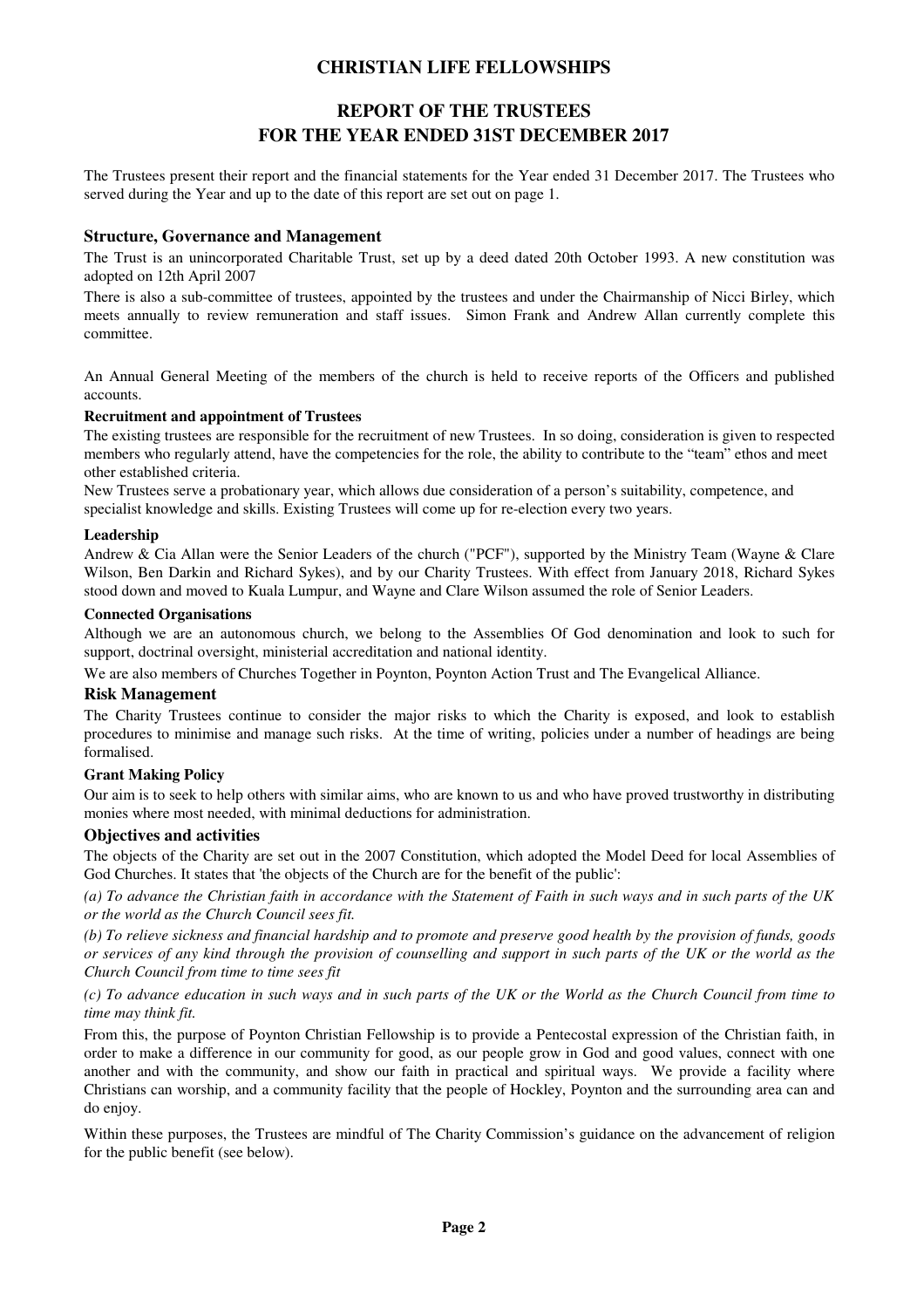# **REPORT OF THE TRUSTEES FOR THE YEAR ENDED 31ST DECEMBER 2017**

#### **Achievements & Performance**

2017 was another very good year for PCF church. The year was dominated by several issues -succession planning leading to our transition to new senior leadership, the building of our new crèche, and a number of Governance requirements.

The latter is set to be an ongoing issue, with policies requiring regular updating, and preliminary work needed on the GDPR which is effective May 2018. Our new crèche was delayed as the builders hit a number of unexpected construction issues, and this took up a lot of leadership time. A new roof is to be installed early in 2018, but the building is substantially complete and able to be used. It is a great addition to our facilities for babies and small children.

Succession planning has occupied our thoughts for the past few years, and 2017 saw us in the transition stage, where Wayne Wilson worked alongside Andrew Allan prior to taking over the reins in January 2018. A thorough consultative process with PCF church partners was very effective, and we are delighted with the smooth transition to date.

Within the Trustees, Wayne Wilson joined the Board following his ordination in May 2017, in line with our Constitution. As announced last year, Geoff Hague stood down at the AGM after many years' service as a Trustee, and he is greatly missed.

After the re-envisioning of our Children's Church to Superkids in 2016, another focus in 2017 was rebuilding our Youth Work under the new Youth Pastor Ben Darkin. Attendance at our Friday Night Drop-In (The Hub) had dipped, but Ben has revitalised The Hub and attendance was at record levels in 2017. We also served our community in many ways e.g. we have continued to run the Mustard Tree Café, providing complimentary coffee and cake on Saturdays for parents and guardians of young people attending classes at our premises. Connect Football runs several teams for local people, and has again won several trophies. And once again we partnered with a local Foodbank, and supported local community activities. Our overseas charitable giving has also continued.

Within the membership, 7 new Partners joined us in the year. Regular giving was good, as was attendance at our services - over 125 in regular weekly attendance, of various nationalities. We also held Baptism services, Infant Dedication services, hosted 3 weddings, and run a number of social events. In addition, we held outreach breakfasts, marriage prep courses and ran an Alpha Course for local people, as well as various ladies' and men's events.

So, we are very pleased to report that 2017 has been another good year for us, and we look forward to 2018.

#### **Public Benefit**

We carry out a wide range of activities in pursuance of our charitable aims, and the Trustees feel these activities provide benefit both to those who worship with us, and to the wider community. These activities include:

#### *Worship and prayer*

We provided a range of services and events which our community finds both beneficial and spiritually fulfilling, from regular Sunday morning services to prayer meetings to special services, such as our All-age Services, Christingle and our Christmas Carol Service.

#### *Baptism or Dedication services*

These events are always well attended by family and friends. Dedication Services are for infants too young for believers' baptism, and are where we dedicate infants to God. We also held a 2 very popular Believers Baptism Services in the year.

#### *Funeral Services*

We serve our community by providing a full Christian funeral service, for our own members, their relatives, and the local community e.g. J Wardle's funeral in December.

#### *Weddings*

are always popular with people from our community. This year we hosted 3 weddings. We also provided two 6-session Marriage Preparation Courses, which provide a firm foundation for a lifelong relationship. We also did a marriage blessing for 2 couples outside of the church.

#### *Bible teaching and exposition*

As a fundamental of the Christian faith, the Bible is very important to us and we provided Bible teaching series for the wider church, Sunday School for children and youth bible studies too. This year we have broadened the range and style, equipping people with principles for life. And our Ten-Minute Tonics enable church members to practise public speaking.

#### *Pastoral visiting*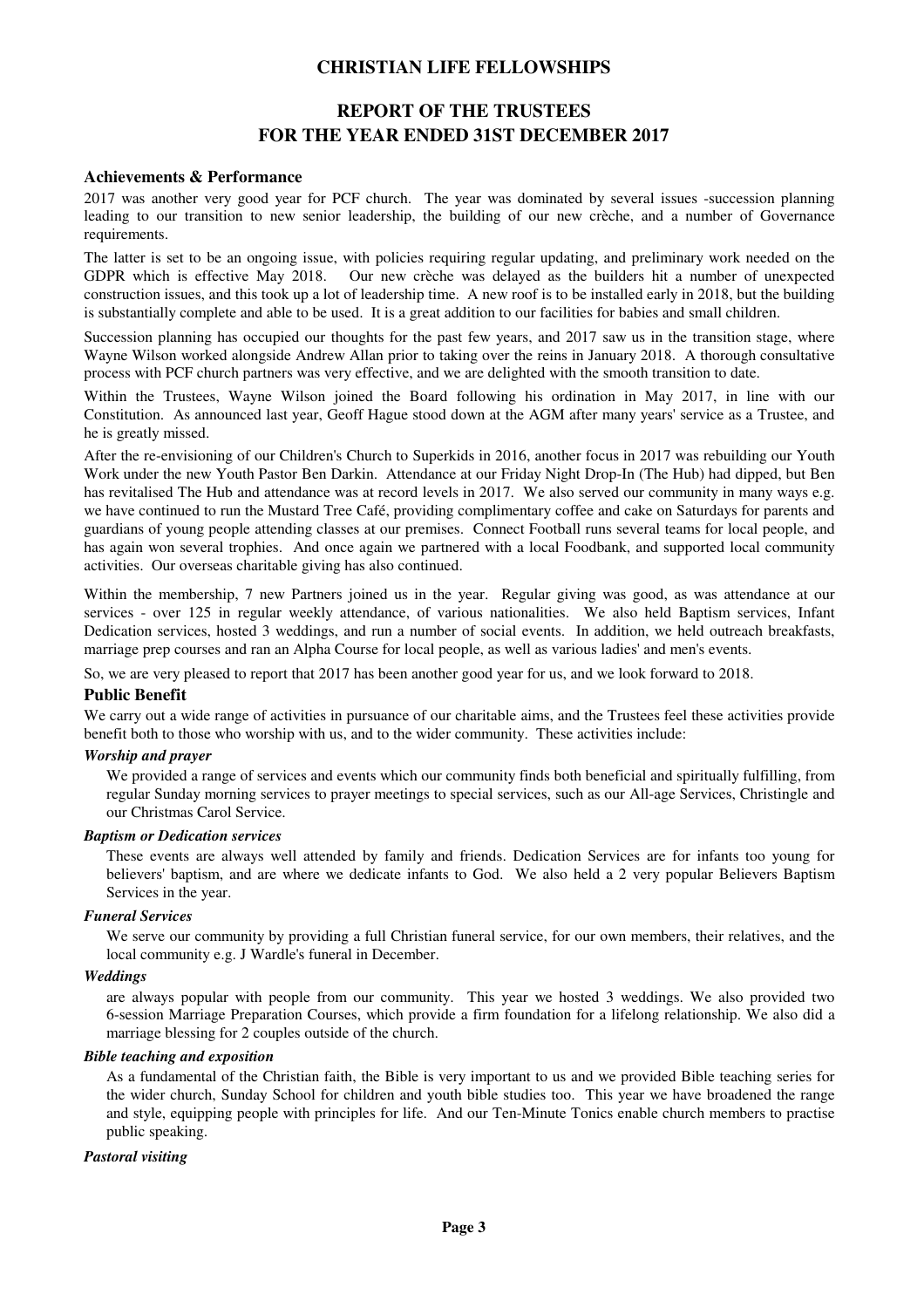# **REPORT OF THE TRUSTEES FOR THE YEAR ENDED 31ST DECEMBER 2017**

Our Pastoral Visitor, Betty Thomas is very busy making visits, supported by a number of our people. All our members are encouraged to look out for their neighbours, and seek to home-visit those in need, particularly the sick, house-bound and isolated.

#### *Young People*

During the year, we provided a range of events for young people in our community, including midweek groups, a youth club for over 50 local youth, a summer camp, young people's bible studies, as well as a weekend away. One of our aims is to teach them "life principles" which will stand them in good stead for their futures. Many are increasingly involved in volunteer work as part of the life and witness of the church in our community.

#### **Children**

as well as our regular Sunday Superkids event, we have run a number of open services for families and children, including a very successful Light Party, which gave local families an attractive alternative to Halloween. Our children have a varied curriculum, and 2017 activities included learning about and supporting India Direct (orphanages) and the Samaritan's Purse Christmas Shoebox Appeal, giving Christmas presents to need children.

#### *Men*

Our Men's Group arranges regular activities with a relaxed setting, where men can get together and relate. These are much appreciated by the men. Events have included 2 Breakfast meetings with guest speaker, very popular with our men, their friends and neighbours.

#### *Women*

our Women's Group (Impact) holds regular events where women can get together, including our Women Connect group which helps isolated people. 2017 activities included a breakfast, a 3-session development course, and the Christmas Shoebox Appeal.

#### *PCF Mums*

continue to be used by a number of community groups, including the BAe Woodford Consultative Group, various Dance groups (featuring Zumba, Pilates etc) for old and young, local residents' children's birthday parties, and the Senior Citizens Fitness League.

#### **Our Facilities**

continue to be used by a number of community groups, including Cheshire East, Poynton Area Community Membership, the BAe Woodford Consultative Group, Generate Theatre Company, various Dance groups (featuring Zumba, Pilates etc), the Police, local residents' children's birthday parties, and the Senior Citizens Fitness League.

#### *High School*

More than a dozen of our people helped in the local High school with the RE Department classes looking at the subject of "Life and Beyond", over a four-week period for which the School was very grateful. Our Youth Pastor has helped with a course and regularly visits the School and the Christian Union.

#### *Youth*

our Friday evening youth "drop-in" "The Hub" regularly attracts over 40 local young people, as well as our own youth and children. And we have supported The KOKO Story, which produces short videos for schools on real issues for teenagers, like self-harm, eating disorders, bullying etc.

#### *Connect Football*

 runs several five-a-side teams as well as a Saturday full team, both of which train on Monday evenings. This has taken a number of older youth off the streets. They continue to win trophies, and also win friends by their behaviour and attitude. We also seek to input and provide guidance for these young people.

#### *Christmas Carol Singing*

was held in a local hospital on Christmas Eve, which was much appreciated by nurses and patients alike.

#### *Community Service*

Members of our church are encouraged to get involved in community projects such as Open Hands Community Transport. We support local community activities, and our Mustard Tree Café provides a welcome venue for parents while children are at weekly dance classes. Our Senior Minister also serves on Cheshire East's "Poynton Area Community Partnership".

Our Senior Minister also chaired Cheshire East's "Poynton Area Community Membership".

#### **Foodbank**

Once again we have partnered with (and supported practically and financially) the local Stockport Foodbank, which has enabled us to continue to help local families in need.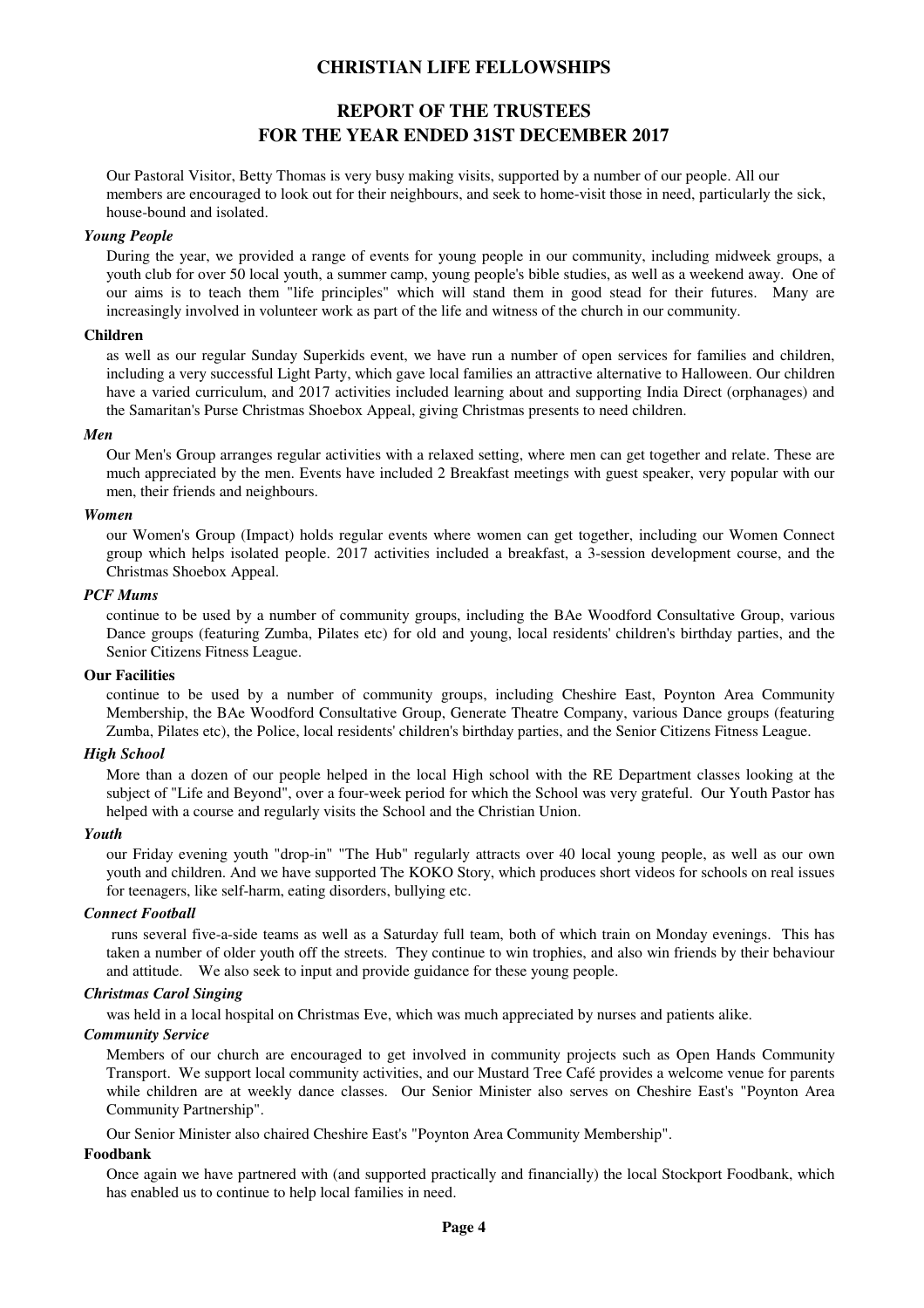# **REPORT OF THE TRUSTEES FOR THE YEAR ENDED 31ST DECEMBER 2017**

#### **High School**

Our Youth Pastor is helping with pastoral work for troubled pupils, and regularly visits the School. More than a dozen of our people helped in the local High school with the RE Department classes looking at the subject of "Life and Beyond", over a four-week period for which the School was very grateful

#### **For Older People**

we provide Home Groups, fellowship and home visiting. We continued to provide a much-appreciated worship service for residents at a local Nursing Homes. Another highlight was our Seniors Christmas Tea-Party for local people and those older folks who attend dance classes in the Hockley Centre.

#### **Overseas**

We have continued to partner with other organisations to help in various ways, for example with disaster flood relief in Bangladesh and India, aid for refugees in the Middle East, aid for the famine in East African, and an orphanage in India.

#### **Financial Results**

2017 has been another good year. We have continued to work hard to control our expenditure across most categories. The main part of our building is over 150 years old, and is heavily used, so routine repairs and renovations continue relentlessly.

The Trustees are grateful to all those who have given their time to help. Much voluntary work is done unseen but is very appreciated. During the year, we also made various improvements. We opened up an office upstairs, and we refurbished the offices downstairs. As promised, suspect door frames were replaced, and additional staging was purchased. More new signage was fitted, and we invested in portable screens which have tided the appearance of rooms

Overall, with a reduced outlay having cleared the mortgage, and despite the expenditure on the new crèche, and a slightly reduced income due to people retiring etc, we came close to breaking even. This was a great achievement.

#### **Funding sources & donations**

The vast bulk of our income continues to be the "giving" by our members. Increased usage of the Hockley Centre building helped our room-hire income to record levels. However, a change of tenancy at one of the flats necessitated a costly refurbishment, with a gap in rental income pending a new tenant. The flat is now let again.

#### **Reserves Policy**

Our surplus this year will help us towards our medium to long term reserves aim, which is to build and maintain a prudent level of reserves, as per the Charity Commission guidelines for the "prudent charity".

Other funds are being held for planned expenditure as set out in our "Future Plans" below.

#### **Future Plans**

The Charity plans to continue to develop our work in the community and the life of our church, and to that end we continue to look at the structures and staffing needed to achieve this. Wayne and Clare Wilson take over as Senior Leaders in January 2018. While Andrew and Cia Allan will continue to work under them, the situation will be monitored as the year goes on. We are very conscious we need to be considering what other staffing we will need as we grow and develop our influence, as Andrew and Cia start to wind down a little, and as we seek to navigate the complexities and paperwork involved in the governance and running of an efficient charity and local church.

On the buildings and facilities side, the priority will be the replacing of the roof on our new crèche (at the builders' expense!) early in 2018 to make it a watertight facility for an increasing number of babies and toddlers. We are also looking at a refurbishment of our building, which is used by all sorts of groups 7 days a week and is looking 'tired' with many signs of wear and tear. There is also some evidence of damp ingress.

We would also aim to continue our charitable giving, which is an important part of our Charitable Purposes. We are reviewing our donations and seeking to partner with like-minded missions to bring a more focussed approach to where we can make a real and tangible difference.

So, we are very pleased to report that 2017 has been another great year for us. Despite the issues and problems common to any church, we believe God has more for us as people and as a church - as we connect with God, one another and other people, as we grow in the grace and knowledge of God, and as we show the goodness and grace of God wherever we can.

Wayne and Clare have great plans for the future, and we are excited by what has been achieved to date, and all that God has for us in the future.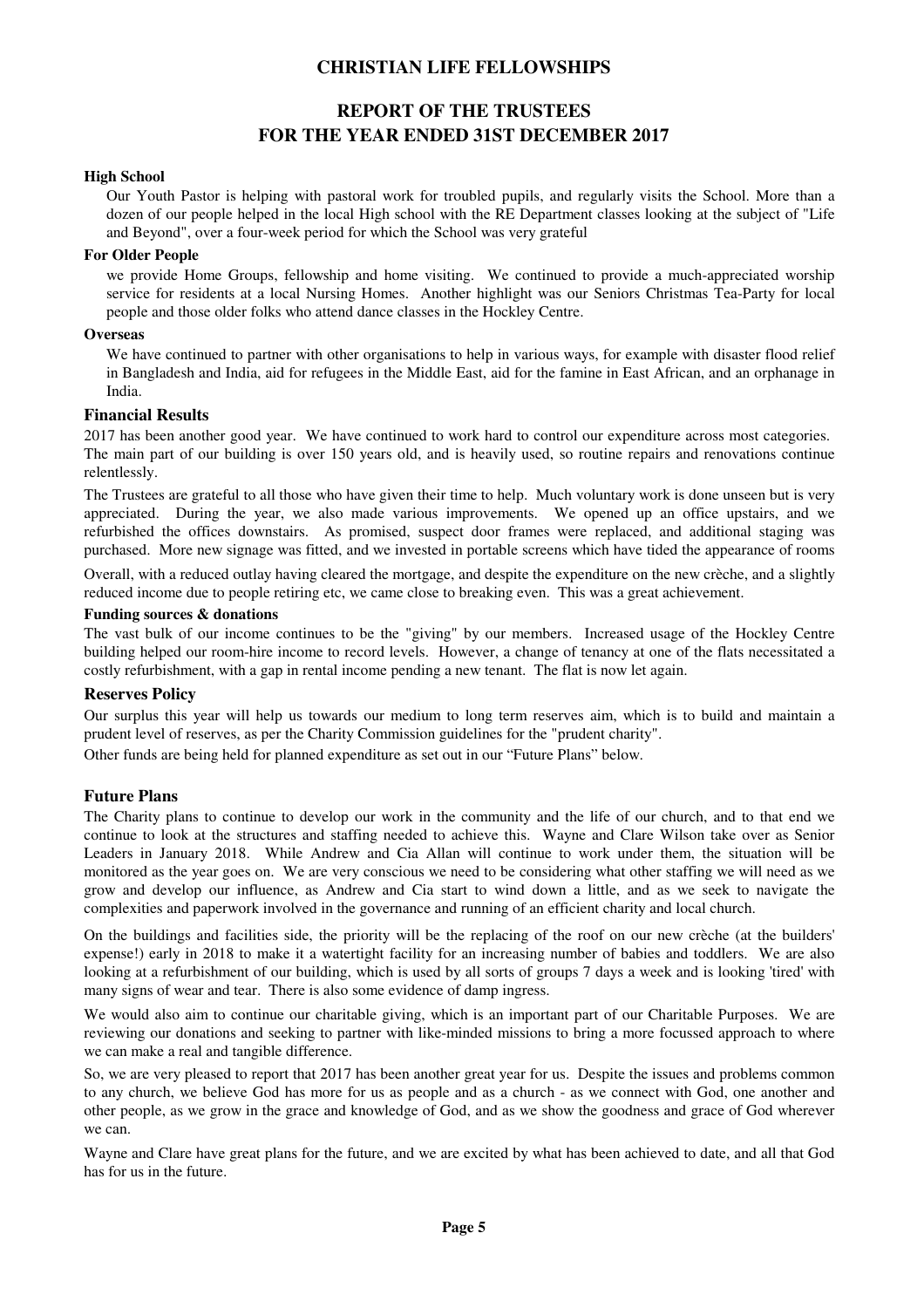# **REPORT OF THE TRUSTEES FOR THE YEAR ENDED 31ST DECEMBER 2017**

#### **Statement of Trustees' Responsibilities**

The Trustees are responsible for preparing the annual report and the financial statements in accordance with applicable law and United Kingdom Generally Accepted Accounting Practice.

Law applicable to charities in England and Wales requires the Trustees to prepare Financial Statements for each Financial Year which give a true and fair view of Charity's Financial Activities during the Year and of its financial position at the end of the Year. In preparing Financial Statements giving a true and fair view, the Trustees are required to:

- select suitable accounting policies and then apply them consistently;
- make judgements and estimates that are reasonable and prudent; and
- prepare the financial statements on the going concern basis unless it is inappropriate to presume that the charity will continue in operation.

The Trustees are responsible for keeping proper accounting records which disclose with reasonable accuracy at any time the financial position of the charity and which enable them to ensure that the Financial Statements comply with the Companies Acts. They are also responsible for safeguarding the assets of the Charity and hence for taking reasonable steps for the prevention and detection of fraud and other irregularities.

By order of the Board May 2018

....................................

S Frank (Secretary)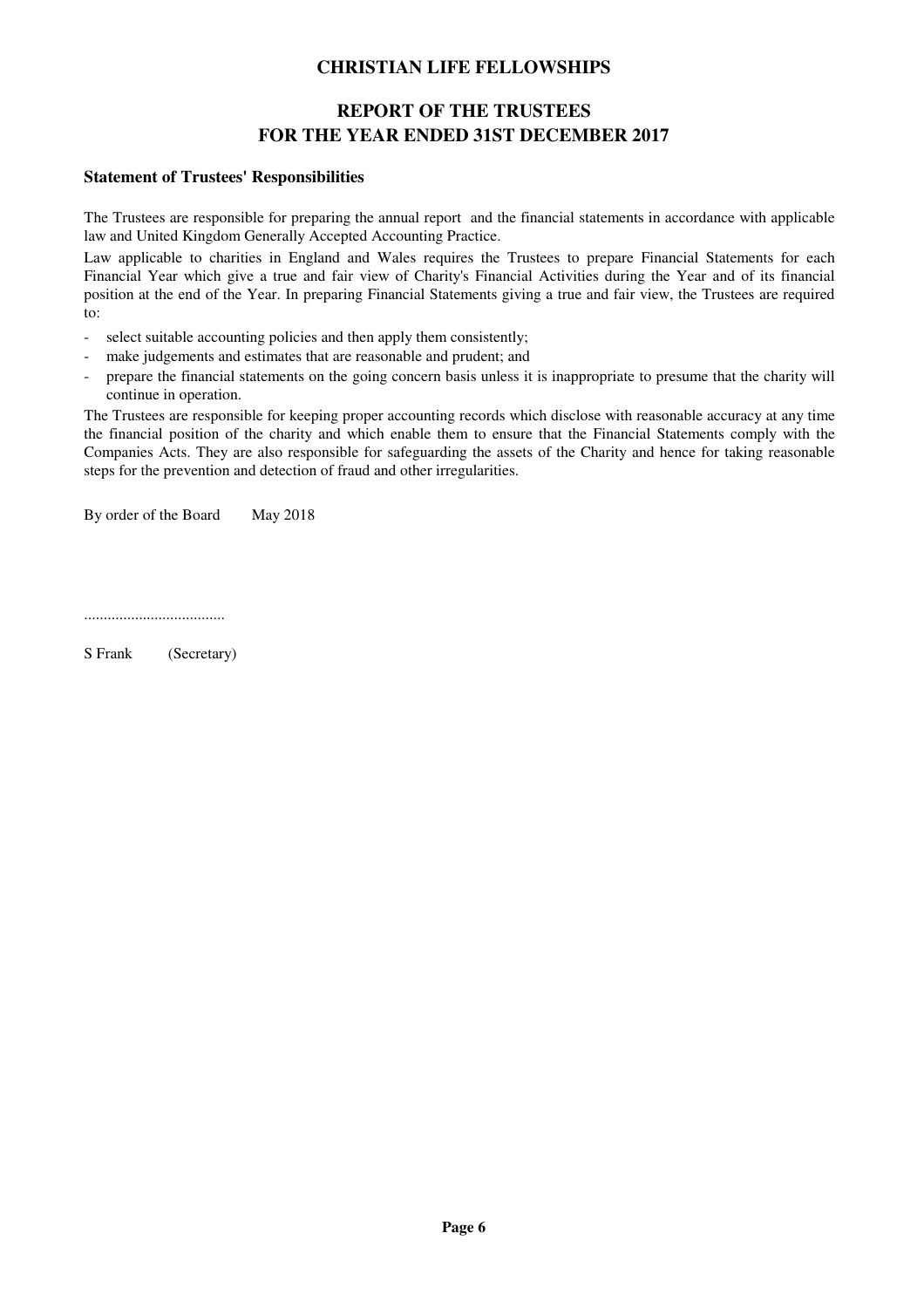### **INDEPENDENT EXAMINER'S REPORT TO THE TRUSTEES ON THE UNAUDITED FINANCIAL STATEMENTS OF CHRISTIAN LIFE FELLOWSHIPS**

I report to the Trustees on my examination of the accounts of CHRISTIAN LIFE FELLOWSHIPS for the Year ended 31 December 2017 which are set out on pages 2- 16.

#### **Responsibilities and basis of report**

As the Charity's Trustees you are responsible for the preparation of the accounts in accordance with the requirements of the Charities Act 2011 ('the Act').

 I report in respect of my examination of thaw Trust's accounts carried out under section 145 of the 2011 Act and in carrying out my examination, I have followed all the applicable Directions given by the Charity Commissioners under section 145(5)(b) of the 2011 Act.

#### **Independent Examiner's Statement**

I have completed my examination; I confirm that no material matters have come to my attention in connection with the examination giving me cause to believe that in any material respect:

- (i) accounting records were not kept in respect of the Trusts as required by section 130 of the Act, or
- (ii) the accounts do not accord with those records; or
- (iii)the accounts do not comply with the applicable requirements concerning the form and content of the accounts set out in the Charities (Accounts and Reports) Regulations 2008 other than any requirement that the accounts give a 'true and fair view', which is not a matter considered as part of an independent examination.

I have no concerns and have come across no other matters in connection with the examination to which attention should be drawn in tis report in order to enable a proper understanding of the accounts to be reached.

**Ian Afflick FCA Independent Examiner** 336A Wellington Road North Heaton Chapel **STOCKPORT** Cheshire SK4 5DA May 2018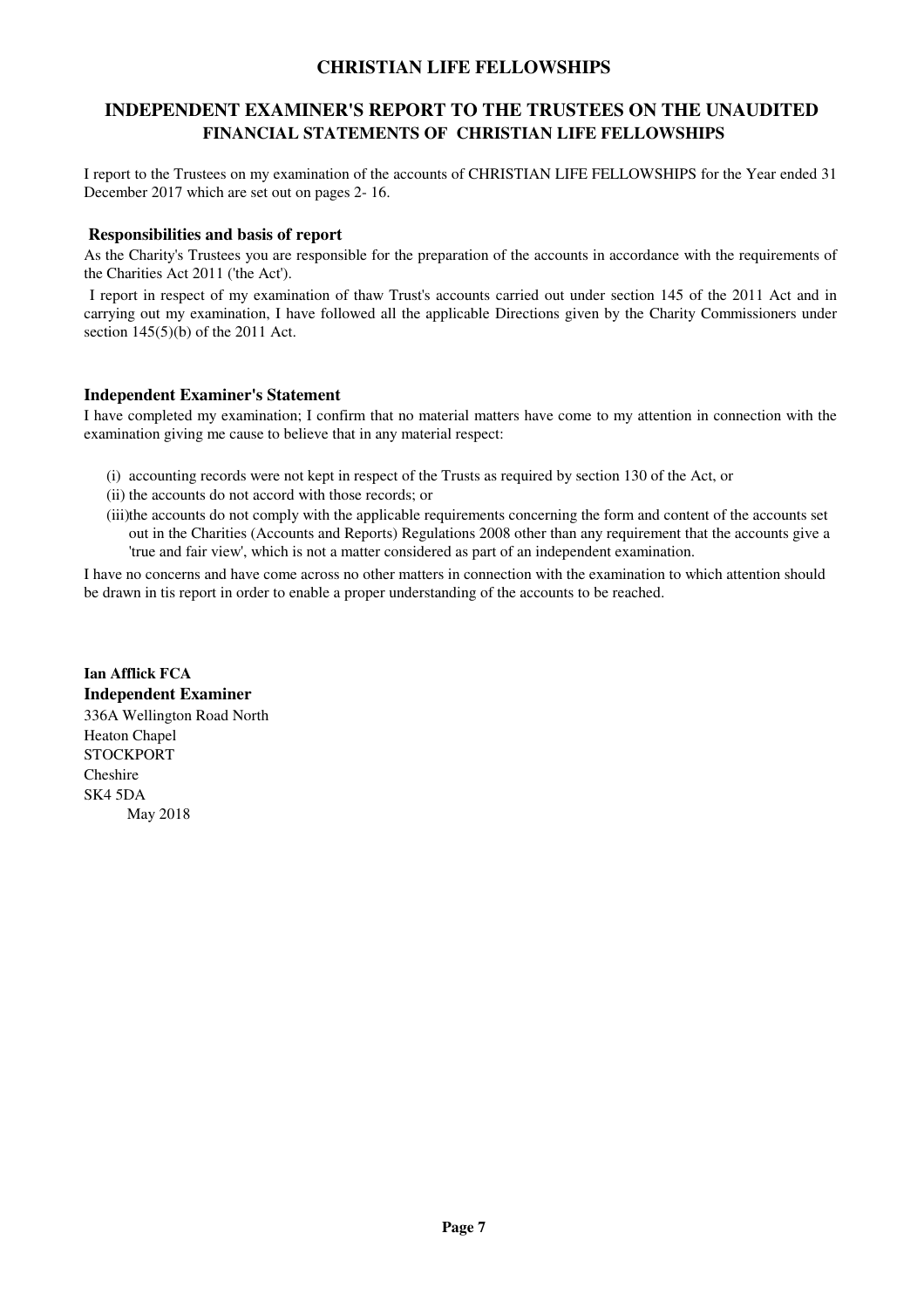# **STATEMENT OF FINANICAL ACTIVITIES**

### **FOR THE YEAR ENDED 31ST DECEMBER 2017**

|                                               |                | <b>Unrestricted</b> | <b>Restricted</b> | 2017         | 2016         |
|-----------------------------------------------|----------------|---------------------|-------------------|--------------|--------------|
|                                               |                | <b>Funds</b>        | <b>Funds</b>      | <b>Total</b> | <b>Total</b> |
| <b>Incoming Resources</b>                     | <b>Notes</b>   | £                   | £                 | £            | £            |
| Incoming resources from generating funds:     |                |                     |                   |              |              |
| Voluntary Income                              | $\overline{2}$ | 254,567             | 6,179             | 260,746      | 266,569      |
| <b>Investment Income</b>                      | 3              | 33,729              |                   | 33,729       | 33,200       |
| Incoming Resources from Charitable Activities | 4              | 2,467               |                   | 2,467        | 4,443        |
| Other Incoming Resources                      | 5              | 3,148               |                   | 3,148        | 3,246        |
| <b>Total Incoming Resources</b>               |                | 293,911             | 6,179             | 300,090      | 307,458      |
| <b>Resources Expended</b>                     |                |                     |                   |              |              |
| <b>Costs of Generating Funds:</b>             |                |                     |                   |              |              |
| Fundraising Trading:                          |                |                     |                   |              |              |
| Cost of goods sold and other costs            | 6              | 5,573               |                   | 5,573        | 5,163        |
| <b>Investment Management costs</b>            |                | 2,230               |                   | 2,230        | 2,991        |
| <b>Charitable Activities</b>                  |                | 228,475             | 5,033             | 233,508      | 242,732      |
| <b>Office Expenses</b>                        |                | 5,715               |                   | 5,715        | 6,717        |
| Governance costs                              |                | 1,100               |                   | 1,100        | 1,786        |
| <b>Total Resources Expended</b>               |                | 243,093             | 5,033             | 248,126      | 259,389      |
| <b>Transfers between Funds</b>                |                | 1,146               | (1,146)           |              |              |
| Net income for the Year                       |                | 51,964              |                   | 51,964       | 48,069       |
| <b>Total Funds Brought Forward</b>            |                | 993,404             | 40                | 993,444      | 945,208      |
| Prior Year adjustment                         |                |                     |                   |              | 167          |
| Restated total funds brought forward          |                | 993,404             | 40                | 993,444      | 945,375      |
| <b>Total Funds Carried Forward</b>            |                | 1,045,368           | 40                | 1,045,408    | 993,444      |
|                                               |                |                     |                   |              |              |

The Statement of Financial Activities includes all gains and losses in the Year and therefore a separate statement of total recognised gains and losses has not been prepared.

All of the above amounts relate to continuing activities.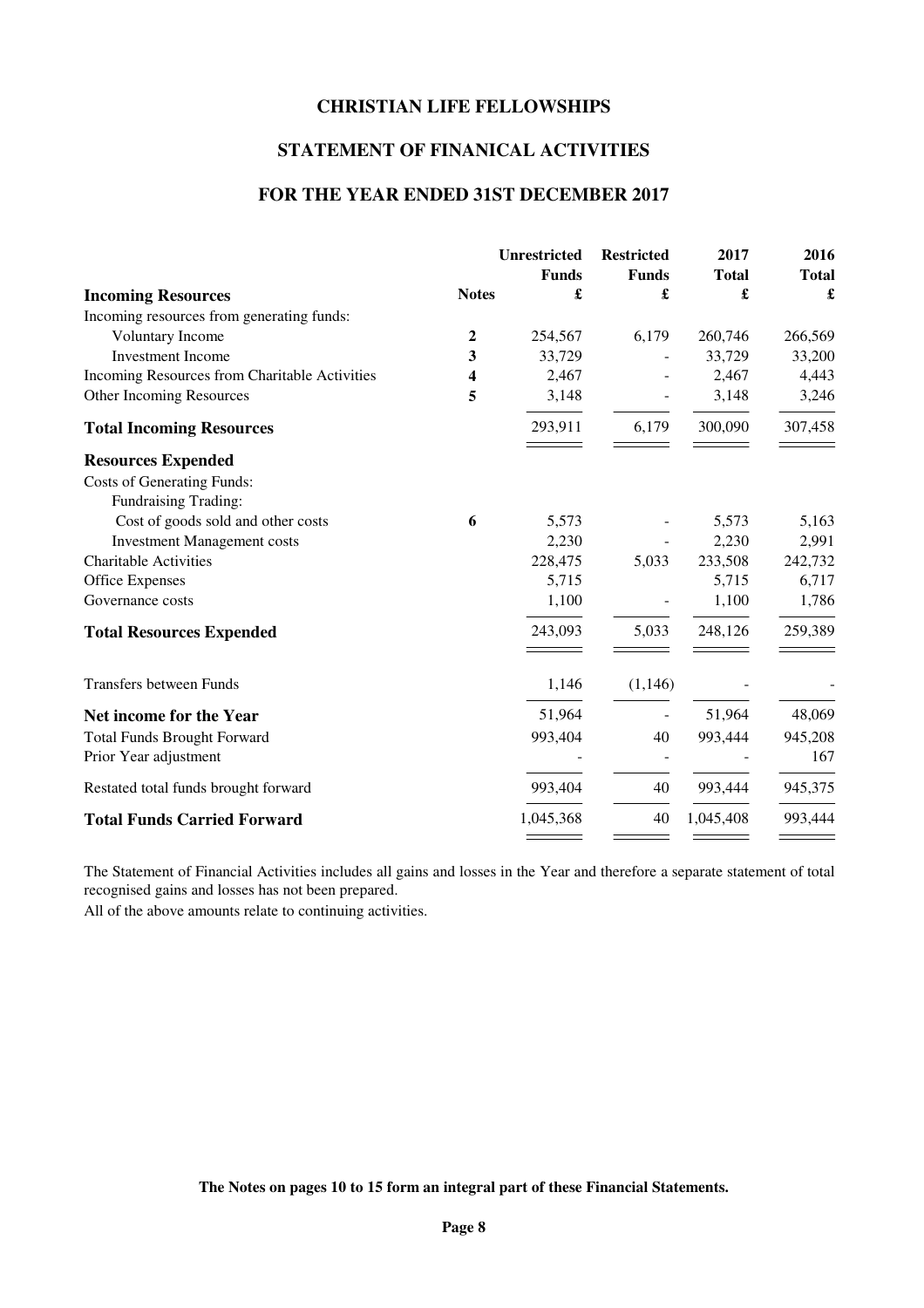# **BALANCE SHEET AS AT 31ST DECEMBER 2017**

|                                       |              | 31 12 2017           |                      | 31 12 2016           |         |  |
|---------------------------------------|--------------|----------------------|----------------------|----------------------|---------|--|
|                                       | <b>Notes</b> | £                    | $\pmb{\mathfrak{L}}$ | £                    | £       |  |
| <b>Fixed Assets</b>                   |              |                      |                      |                      |         |  |
| <b>Tangible Assets</b>                | 8            |                      | 626,393              |                      | 583,218 |  |
| Investments                           | 9            |                      | 232,277              |                      | 232,095 |  |
|                                       |              |                      | 858,670              |                      | 815,313 |  |
| <b>Current Assets</b>                 |              |                      |                      |                      |         |  |
| Debtors                               | 10           | 6,069                |                      | 1,522                |         |  |
| Cash at bank and in hand              |              | 184,194              |                      | 183,419              |         |  |
|                                       |              | 190,263              |                      | 184,941              |         |  |
| <b>Creditors: amounts falling</b>     |              |                      |                      |                      |         |  |
| due within one year                   | 11           | (2,823)              |                      | (6,108)              |         |  |
| <b>Net Current Assets</b>             |              |                      | 187,440              |                      | 178,833 |  |
| <b>Total Assets less Current</b>      |              |                      |                      |                      |         |  |
| <b>Liabilities</b>                    |              |                      | 1,046,110            |                      | 994,146 |  |
| <b>Creditors: amounts falling due</b> |              |                      |                      |                      |         |  |
| after more than one year              | 12           |                      | (702)                |                      | (702)   |  |
| <b>Net Assets</b>                     |              | £                    | 1,045,408            | $\pmb{\mathfrak{L}}$ | 993,444 |  |
| <b>Funds</b>                          | 13           |                      |                      |                      |         |  |
| <b>Restricted Income Funds</b>        |              |                      | 40                   |                      | 40      |  |
| <b>Unrestricted Income Funds:</b>     |              |                      |                      |                      |         |  |
| General Fund                          |              | 1,090,742            |                      | 1,038,778            |         |  |
| <b>Revaluation Reserve</b>            |              | (45, 374)            |                      | (45, 374)            |         |  |
| Unrestricted income funds             |              |                      | 1,045,368            |                      | 993,404 |  |
| <b>Total Funds</b>                    |              | $\pmb{\mathfrak{L}}$ | 1,045,408            | £                    | 993,444 |  |
|                                       |              |                      |                      |                      |         |  |

Approved by Trustees on 21st May 2017

........................................................

A Allan Chairman of Trustees

**The Notes on pages 10 to 15 form an integral part of these Financial Statements.**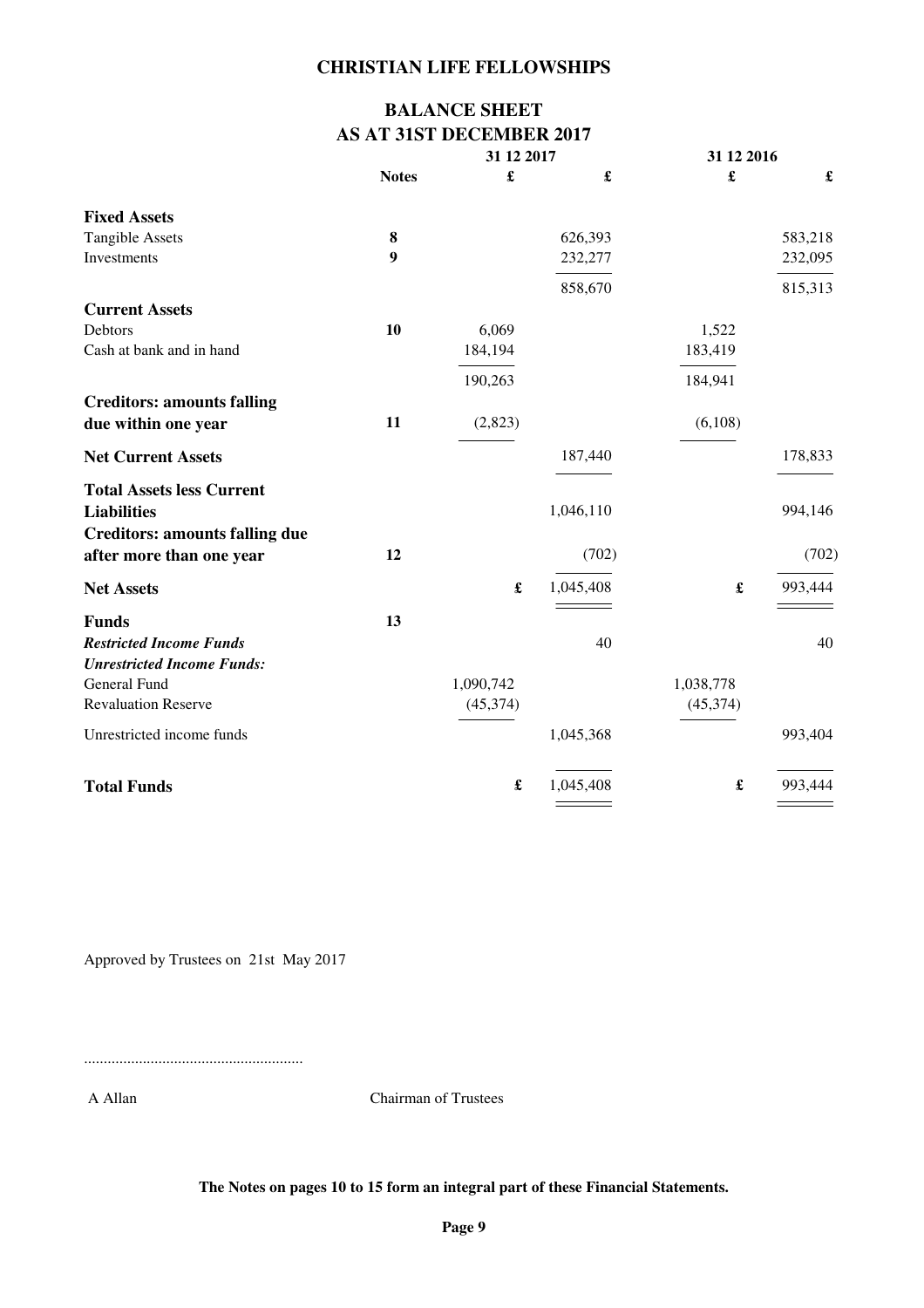# **NOTES TO FINANCIAL STATEMENTS FOR THE YEAR ENDED 31ST DECEMBER 2017**

#### **1. Accounting Policies**

The principal accounting policies are summarised below. The accounting policies have been applied consistently throughout the Year and the preceding year.

#### **1.1. Basis of Accounting**

The Financial Statements are prepared under the historical cost convention and in accordance with the Statement of Recommended Practice 'Accounting and Reporting by Charities: Statement of Recommended Practice' issued in March 2005 (SORP 2005) and the Charities Act 1993.

#### **1.2. Incoming Resources**

All Incoming Resources are included in the Statement of Financial Activities when the Charity is entitled to the income and the amount can be quantified with reasonable accuracy. The following specific policies are applied to particular categories of income:

#### **1.3. Resources Expended**

Expenditure is recognised on an accrual basis as a liability is incurred. Expenditure includes any VAT which cannot be fully recovered, and is reported as part of the expenditure to which it relates.

#### **1.4. Tangible Fixed Assets & Depreciation**

Tangible Fixed Assets are stated at cost less accumulated depreciation. Depreciation is provided at rates calculated to write off the cost residual value of each asset over its expected useful life, as follows:

| Land $&$ Buildings          | $\sim$ 100 $\mu$ | Straight line over fifty years (unless revalued in the year) |
|-----------------------------|------------------|--------------------------------------------------------------|
| <b>Leasehold Properties</b> | $\sim 100$       | Straight line over the life of the lease                     |
| Equipment                   | $\sim$           | 30% reducing balance                                         |
| Fixtures & Fittings         |                  | 20% reducing balance                                         |

#### **1.5. Investments**

Investments held as Fixed Assets will be revalued by Trustees every five years, at market value at the Balance Sheet date, and advice will be obtained in the interim years between valuations, to incorporate any material movements in such and the gain or loss taken to the Statement of Financial Activities. For those acquired in the current period, no revaluation will take place.

#### **1.6. Leasing**

Rentals payable under operating leases are charged against income on a straight line basis over the lease term. The pension costs charged in the financial statements represent the contribution payable by the charity during the Year.

| 2 | <b>Voluntary Income &amp; Grants</b> | <b>Unrestricted</b> | <b>Restricted</b> | <b>Year to</b><br>31 12 17 | <b>Year to</b><br>31 12 16 |
|---|--------------------------------------|---------------------|-------------------|----------------------------|----------------------------|
|   |                                      | <b>Funds</b>        | <b>Funds</b>      | <b>Total</b>               | <b>Total</b>               |
|   |                                      | £                   | £                 | £                          | £                          |
|   | Donations                            | 254.567             |                   | 254,567                    | 258,540                    |
|   | <b>Restricted Donations</b>          |                     |                   |                            | 679                        |
|   | <b>Mission Donations</b>             |                     | 6,179             | 6,179                      | 7,350                      |
|   |                                      | 254,567             | 6,179             | 260,746                    | 266,569                    |
|   |                                      |                     |                   |                            |                            |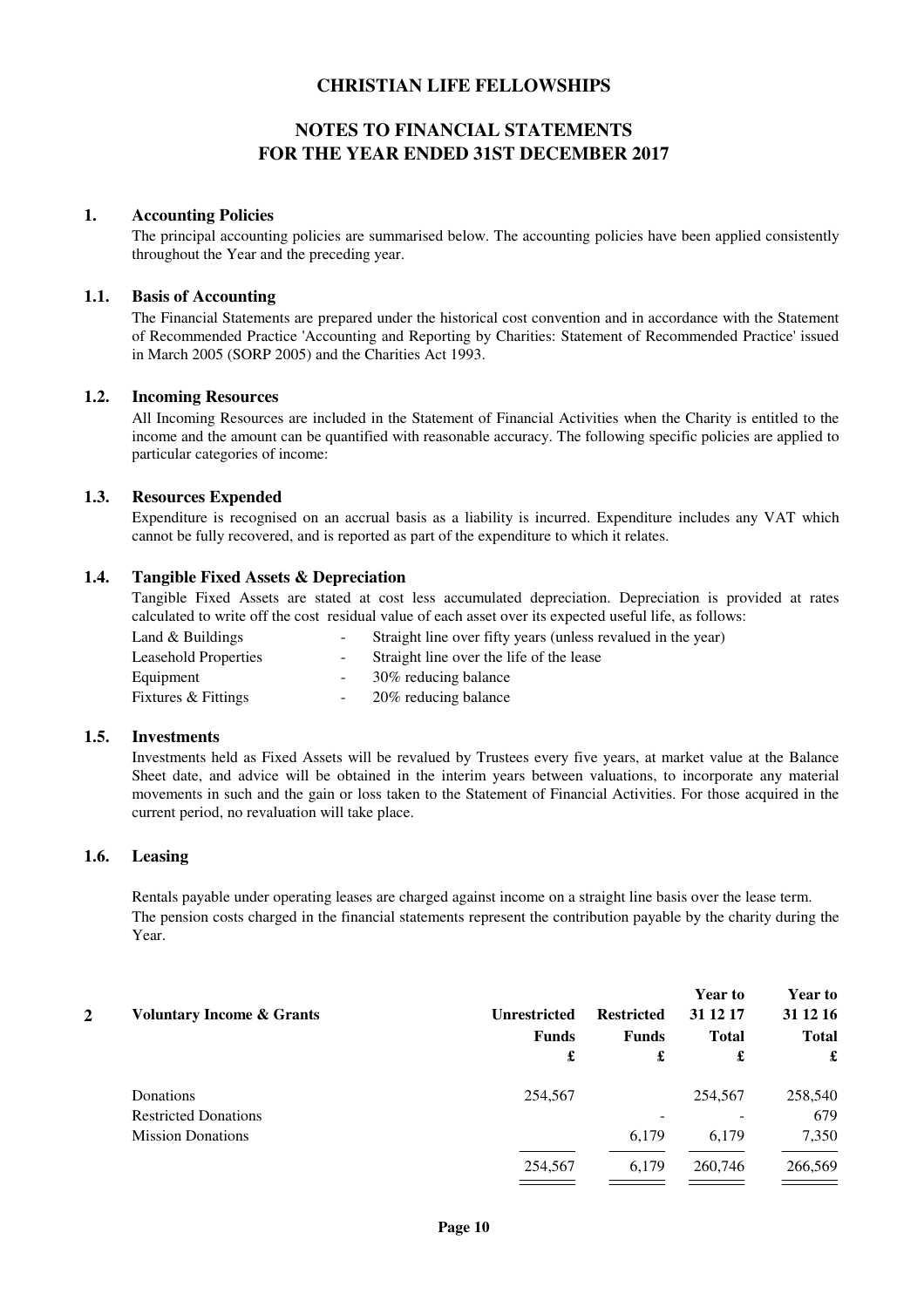# **NOTES TO FINANCIAL STATEMENTS FOR THE YEAR ENDED 31ST DECEMBER 2017**

|    |                                      | <b>Unrestricted</b> | <b>Year to</b><br>31 12 17 | <b>Year to</b><br>31 12 16 |  |
|----|--------------------------------------|---------------------|----------------------------|----------------------------|--|
| 3. | <b>Investment Income</b>             | <b>Funds</b>        | <b>Total</b>               | <b>Total</b>               |  |
|    |                                      | £                   | £                          | £                          |  |
|    | Income from UK investment properties | 14,883              | 14,883                     | 14,562                     |  |
|    | Bank interest receivable             | 41                  | 41                         | 1,522                      |  |
|    | Hall Hire                            | 18,805              | 18,805                     | 17,116                     |  |
|    |                                      | 33,729              | 33,729                     | 33,200                     |  |
|    |                                      |                     |                            |                            |  |

# **4. Incoming Resources from Charitable Activities**

|                                         |                     | <b>Year to</b> | <b>Year to</b> |
|-----------------------------------------|---------------------|----------------|----------------|
|                                         | <b>Unrestricted</b> | 31 12 17       | 31 12 16       |
|                                         | <b>Funds</b>        | <b>Total</b>   | <b>Total</b>   |
|                                         | £                   | £              | £              |
| Literature, AV & Other Sales            | 63                  | 63             | 536            |
| Other Income from Charitable Activities | 54                  | 54             | 81             |
| Event Income                            | 2,350               | 2,350          | 3,826          |
|                                         | 2,467               | 2,467          | 4,443          |
|                                         |                     |                |                |

# **5. Other Incoming Resources**

|                                     | 31 12 17                 | 31 12 16     |
|-------------------------------------|--------------------------|--------------|
|                                     | <b>Total</b>             | <b>Total</b> |
|                                     | £                        | £            |
| Other Income                        | 3,148                    | 3,176        |
| Profit on Office Equipment Disposal | $\overline{\phantom{0}}$ | 70           |
|                                     | 3,148                    | 3,246        |

|   |                                  |                     | <b>Year to</b> | <b>Year to</b> |
|---|----------------------------------|---------------------|----------------|----------------|
| 6 | <b>Fundraising Trading</b>       | <b>Unrestricted</b> | 31 12 17       | 31 12 16       |
|   |                                  | Funds               | <b>Total</b>   | <b>Total</b>   |
|   |                                  | £                   | £              | £              |
|   | Literature, AV & Other Purchases |                     | ۰              | 1,266          |
|   | Event expenses                   | 5,573               | 5,573          | 3,897          |
|   |                                  | 5,573               | 5,573          | 5,163          |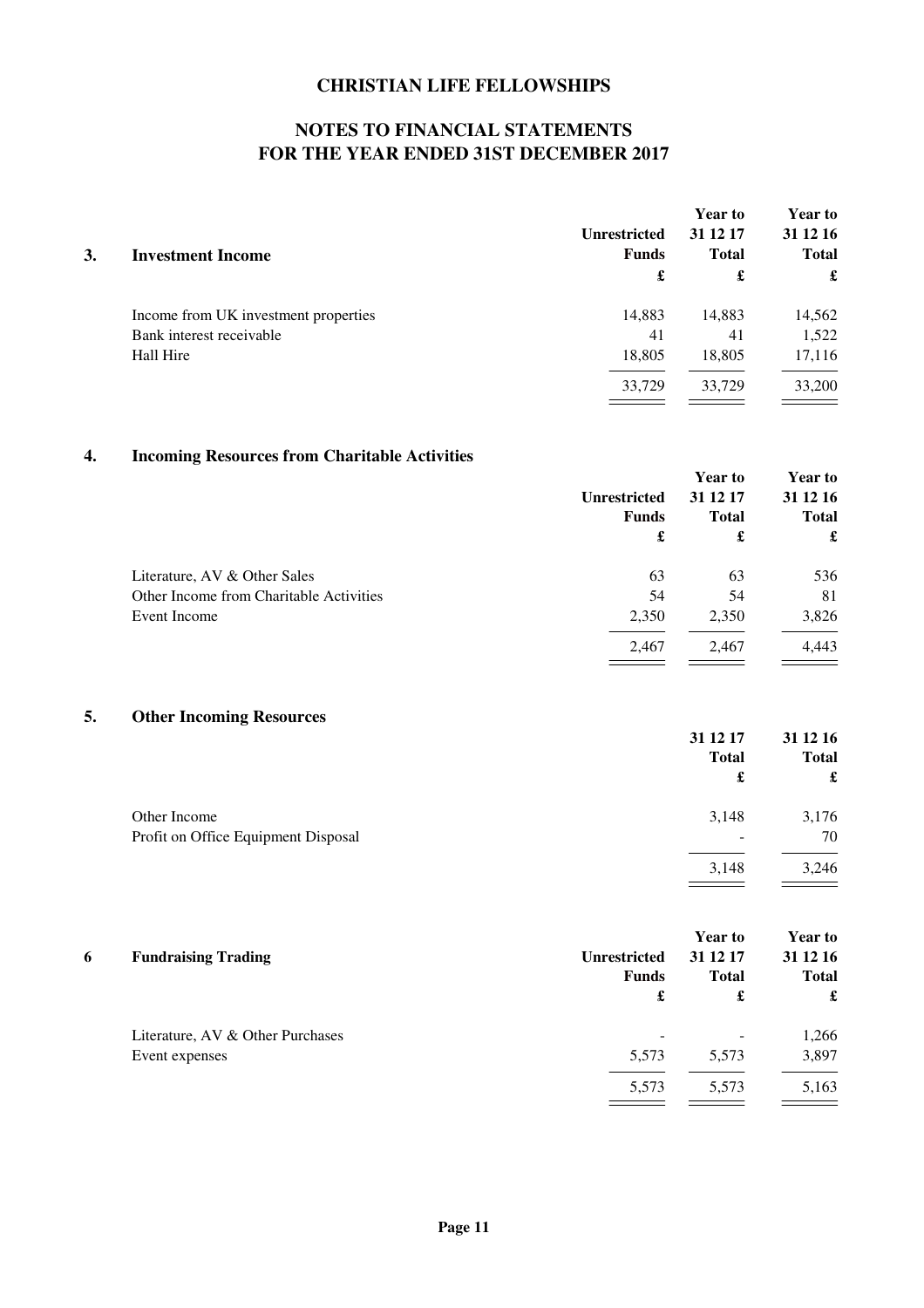# **NOTES TO FINANCIAL STATEMENTS FOR THE YEAR ENDED 31ST DECEMBER 2017**

### **7. Trustees' emoluments**

|                               | <b>Year to</b> | <b>Year to</b> |
|-------------------------------|----------------|----------------|
|                               | 31 12 17       | 31 12 16       |
|                               |                | £              |
| Remuneration & other benefits | 56,198         | 40.945         |
|                               |                |                |

Trustees do not receive any remuneration for being Trustees.

|    |                              | Land $\&$        | <b>Short</b>    | <b>Fixtures</b>   |           |              |
|----|------------------------------|------------------|-----------------|-------------------|-----------|--------------|
| 8. | <b>Tangible Fixed Assets</b> | <b>Buildings</b> | Leasehold       | $\boldsymbol{\&}$ | Equipment | <b>Total</b> |
|    |                              | Freehold         | <b>Property</b> | <b>Fittings</b>   |           |              |
|    |                              | £                | £               | £                 | £         | £            |
|    | Cost                         |                  |                 |                   |           |              |
|    | At 1 January 2017            | 652,485          | 6,860           | 60,349            | 40,068    | 759,762      |
|    | <b>Additions</b>             | 53,796           |                 | 8,420             | 2,007     | 64,223       |
|    | Disposals                    |                  |                 | (1,852)           | (1,039)   | (2,891)      |
|    | At 31 December 2017          | 706,281          | 6,860           | 66,917            | 41,036    | 821,094      |
|    | <b>Depreciation</b>          |                  |                 |                   |           |              |
|    | At 1 January 2017            | 87,073           | 6,860           | 50,940            | 31,671    | 176,544      |
|    | Charge for the Year          | 14,126           |                 | 3,511             | 3,112     | 20,749       |
|    | On disposals                 |                  |                 | (1,577)           | (1,015)   | (2, 592)     |
|    | At 31 December 2017          | 101,199          | 6,860           | 52,874            | 33,768    | 194,701      |
|    | <b>Net Book Values</b>       |                  |                 |                   |           |              |
|    | At 31 December 2017          | 605,082          |                 | 14,043            | 7,268     | 626,393      |
|    | At 31 December 2016          | 565,412          |                 | 9,409             | 8,397     | 583,218      |
|    |                              |                  |                 |                   |           |              |

The Freehold Property, 307-309 Park Lane, Poynton was valued by Impey & Co, on 08 04 2014 at open market value, to obtain assurance as to the current value after improvements. Any surplus of expenditure has therefore been deducted by way of revaluation reserve.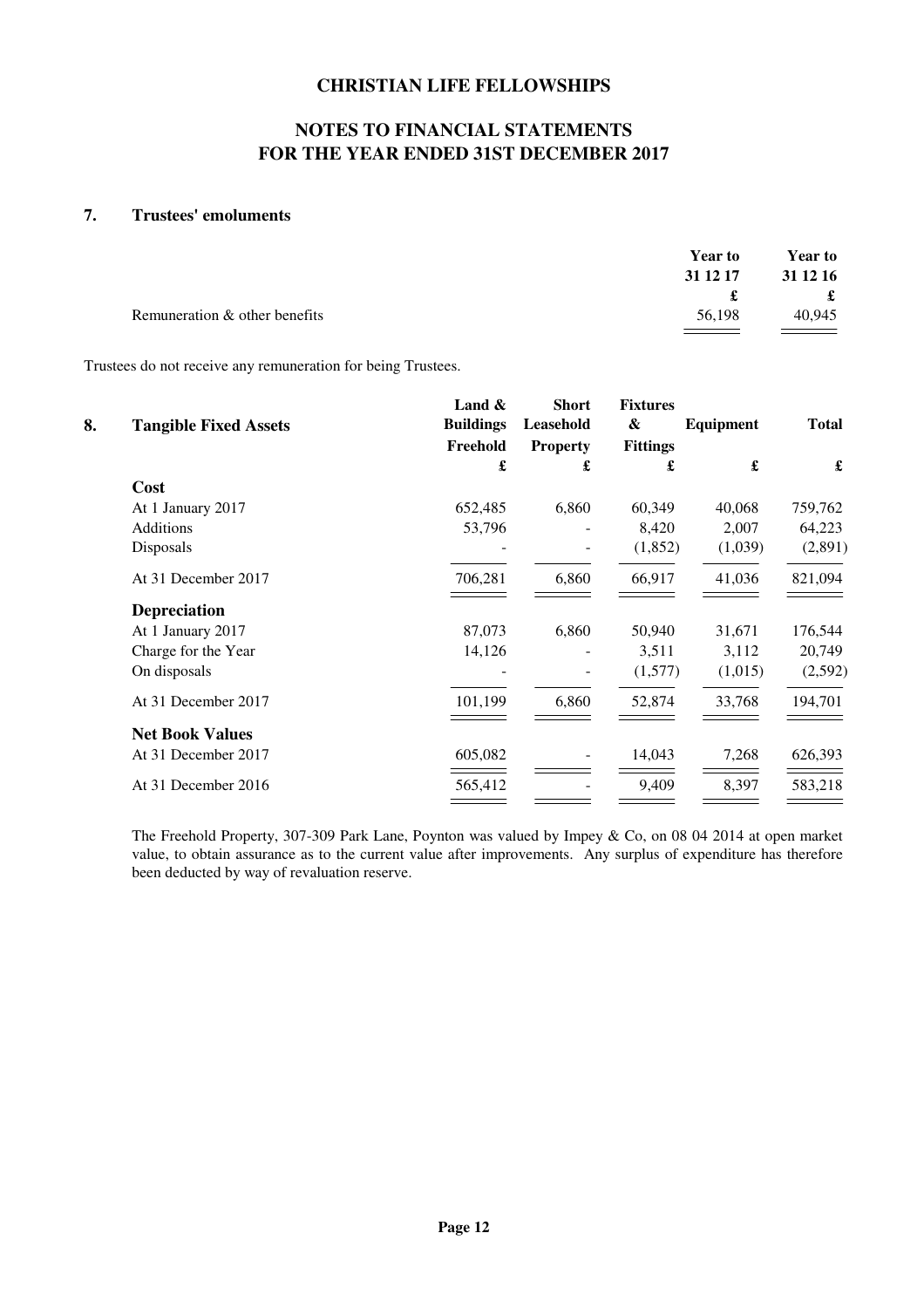# **NOTES TO FINANCIAL STATEMENTS FOR THE YEAR ENDED 31ST DECEMBER 2017**

| 9. | <b>Fixed Asset Investments</b>         | <b>Investment</b><br><b>Properties</b><br>£ | <b>Total</b><br>£ |
|----|----------------------------------------|---------------------------------------------|-------------------|
|    | Cost                                   |                                             |                   |
|    | At 1 January 2017                      | 324,793                                     | 324,793           |
|    | Revaluations to 1 January 2017         | (82, 975)                                   | (82, 975)         |
|    |                                        | 241,818                                     | 241,818           |
|    | Fixtures & Fittings Additions          | 790                                         | 790               |
|    | Disposals                              | (990)                                       | (990)             |
|    | At 31 December 2017                    | 241,618                                     | 241,618           |
|    | <b>Depreciation</b>                    |                                             |                   |
|    | At 1 January 2017                      | 9,723                                       | 9,723             |
|    | Charge for Year                        | 407                                         | 407               |
|    | Disposals                              | (789)                                       | (789)             |
|    |                                        | 9,341                                       | 9,341             |
|    | Historical Cost as at 31 December 2017 | 232,277                                     | 232,277           |
|    |                                        |                                             |                   |

All Fixed Asset Investments are held within the United Kingdom.

| 10. | <b>Debtors</b>                        | 31 12 17 | 31 12 16 |
|-----|---------------------------------------|----------|----------|
|     |                                       | £        | £        |
|     | Other Debtors                         | 4,000    |          |
|     | Prepayments and accrued income        | 2,069    | 1,522    |
|     |                                       | 6,069    | 1,522    |
| 11. | <b>Creditors: amounts falling due</b> |          |          |
|     | within one year                       | 31 12 17 | 31 12 16 |
|     |                                       | £        | £        |
|     | Credit Card Creditor                  | 530      | 144      |
|     | Net obligations under finance leases  |          |          |
|     | and hire purchase contracts           | 240      | 240      |
|     | Other Taxes & social security         |          | 2,702    |
|     | Accruals and deferred income          | 2,053    | 3,021    |
|     |                                       | 2,823    | 6,108    |
|     |                                       |          |          |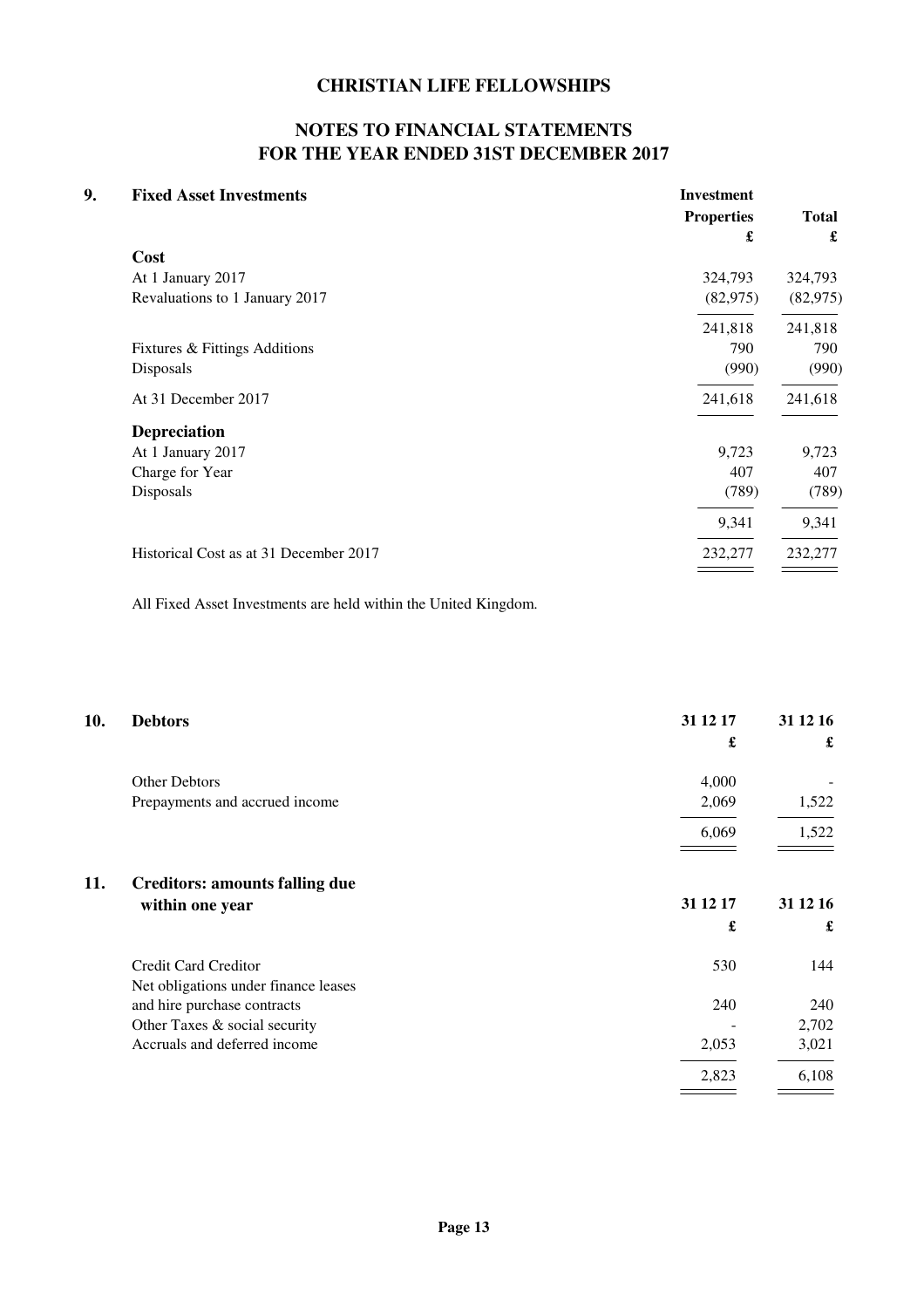# **NOTES TO FINANCIAL STATEMENTS FOR THE YEAR ENDED 31ST DECEMBER 2017**

| 12. | <b>Creditors: amounts falling due</b><br>after more than one year | 31 12 17 | 31 12 16 |
|-----|-------------------------------------------------------------------|----------|----------|
|     |                                                                   | £        |          |
|     | Net obligations under finance leases                              |          |          |
|     | and hire purchase contracts                                       | 702      | 702      |

#### **13. Analysis of Net Assets between Funds**

|                                                      | <b>Unrestricted</b> | <b>Restricted</b> | Total<br><b>Funds</b> |  |
|------------------------------------------------------|---------------------|-------------------|-----------------------|--|
|                                                      | <b>Funds</b>        | <b>Funds</b>      |                       |  |
|                                                      | £                   | £                 | £                     |  |
| Fund balances at 31 December 2017 as represented by: |                     |                   |                       |  |
| <b>Tangible Fixed Assets</b>                         | 626,393             |                   | 626,393               |  |
| <b>Investment Assets</b>                             | 232,277             |                   | 232,277               |  |
| <b>Current Assets</b>                                | 190,223             | 40                | 190,263               |  |
| <b>Current Liabilities</b>                           | (2,823)             |                   | (2,823)               |  |
| Long-term Liabilities                                | (702)               |                   | (702)                 |  |
|                                                      | 1,045,368           | 40                | 1,045,408             |  |
|                                                      |                     |                   |                       |  |

| 14. | <b>Unrestricted Funds</b> | At<br>01 01 17<br>£ | <b>Incoming</b><br>resources<br>£ | Outgoing<br>resources<br>£               | Fund<br><b>Transfers</b><br>£     | At<br>31 12 17<br>£ |
|-----|---------------------------|---------------------|-----------------------------------|------------------------------------------|-----------------------------------|---------------------|
|     |                           | 993,404             | 293,911                           | (243,093)                                | 1,146                             | 1,045,368           |
| 15. | <b>Restricted Funds</b>   |                     | At<br>01 01 17<br>£               | <b>Incoming</b><br><b>Resources</b><br>£ | Outgoing<br><b>Resources</b><br>£ | At<br>31 12 17<br>£ |
|     | Mission                   |                     | 39                                | 8,029                                    | (8,623)                           | 40                  |

### **Purposes of Restricted Funds**

Mission encompasses specific collections for 'one-off' gifts and are usually distributed without much delay- there are no continuing funds.

Where restricted collections are made, such funds cover not only gifts to speakers but also travel and other administration costs to enable such to visit churches.

### **16. Financial Commitments**

At 31 December 2017 the Trust had annual commitments under non-cancellable operating leases as follows:

|                            | <b>Land and Buildings</b> |  |                            | Other |
|----------------------------|---------------------------|--|----------------------------|-------|
|                            | 31 12 17                  |  | 31 12 16 31 12 17 31 12 16 | £     |
|                            |                           |  |                            |       |
| <b>Expiry date:</b>        |                           |  |                            |       |
| Between one and five years |                           |  | 942                        | 942   |
|                            |                           |  |                            |       |